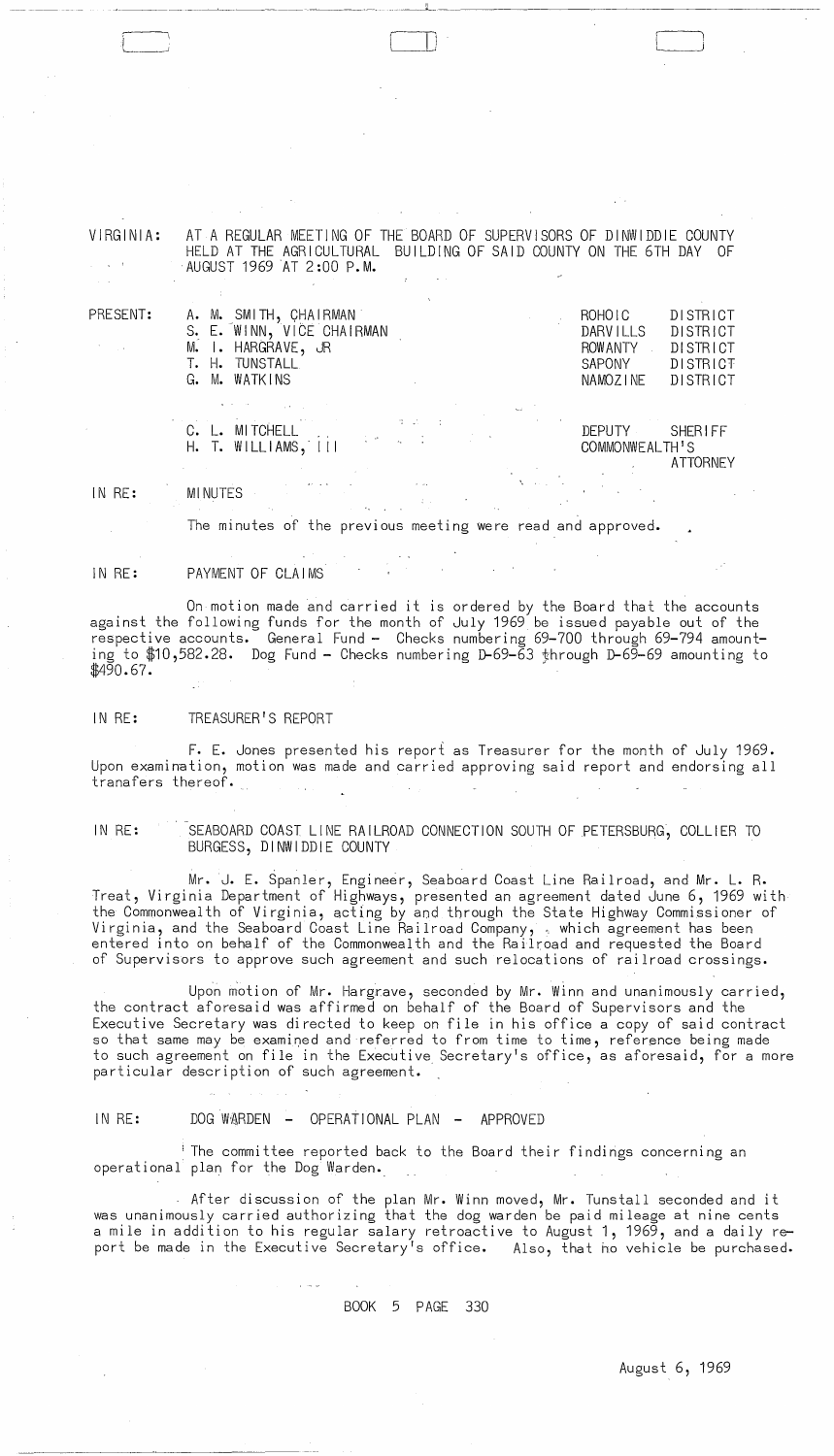# IN RE: TRANSFER OF FEDERAL FUNDS

 $\breve{}$  .

 $\tilde{\bf{Q}}$ 

 $\mathbb{R}$ .~

 $\mathbf{\Omega}$ 

 $\frac{1}{2} \frac{1}{2} \sum_{i=1}^{N} \frac{1}{2} \sum_{j=1}^{N} \frac{1}{2} \sum_{j=1}^{N} \frac{1}{2} \sum_{j=1}^{N} \frac{1}{2} \sum_{j=1}^{N} \frac{1}{2} \sum_{j=1}^{N} \frac{1}{2} \sum_{j=1}^{N} \frac{1}{2} \sum_{j=1}^{N} \frac{1}{2} \sum_{j=1}^{N} \frac{1}{2} \sum_{j=1}^{N} \frac{1}{2} \sum_{j=1}^{N} \frac{1}{2} \sum_{j=1}^{N} \frac{1}{2} \sum$ 

'.I.

Ö<br>A

 $\mathbb{E}$  ,  $\mathbb{R}^n$ 

 $\overline{r}$  :  $\Rightarrow$ 

 $\mathbf{\hat{\omega}}$ 

 $\mathbb{H} \mathop \sim \limits_{}^{\mathcal{N}}$ -=o~  $\leq$  'l'  $\geq$ 

Upon motion of Mr. Winn, seconded by Mr. Hargrawe and unanimously carried the treasurer was authorized to transfer funds when necessary to cover the Federal School Programs.

IN RE: APPLICATION - HIGHWAY SAFETY COMMISSION - REQUESTING 1/2 COST OF THE RESCUE SQUAD RADIO WITH DUAL FREQUENCY

There was discussion by the Board concerning submitting an application to the Highway Safety Commission requesting the Federal Government bear 1/2 the cost of a radio with duel frequency for the Dinwiddie County Ambulance & Rescue Squad.

Upon motion of Mr. Hargrave, seconded by Mr. Tunstall and unanimously carried the executive secretary was directed to apply to the Highway Safety Commission for 1/2 of the cost of a radio with duel frequency.

IN RE: SECONDARY ROAD SYSTEM BUDGET FOR 1969-70 PRESENTED

The Resident Engineer, Virginia Departmenf of Highways presented to the Board the 1969-70 Secondary Road System Budget. The Chairman directed the budget be reproduced and mailed to each supervisor for study.

 $IN RE: PLAT - M. G. MAITLAND - 9 LOTS$ 

A plat containing 9 lots was presented by Mr. M. G. Maitland for approval by the Board.

After examination of the plat a motion was duly made and carried authorizing said plat be approved subject to approval by the Highway Department and the Health Department.

## IN RE: PLAT - LLOYD M. HARRISON

The Board, after reviewing subject plat, recommended this plat be held until Mr. B. C. Medlock, Assistant Resident Engineer, Virginia Department of Highways could attend the meeting and this be discussed with him.

IN RE: REZONING APPLICATION - APPROVED - HARVEY L. FISHER

 $\sum_{0}^{11}$ This being the time and date set as advertised in the Progress-Index July 25th and 31st.to consider the application of Harvey L. Fisher to amend the zoning ordinance to rezone land parcels 45-49 & 50 containing 4 acres fronting approximately $\check{\phantom{a}}$ 400 feet on the north side of State Route 703 approximately 3/8 mile east of the Seaboard Coast Line from Residential R-1 to Business B-2 General. It appeared to the Board that the Planning Commission recommended on July 21st that this application be It was noted that no one appeared to oppose such rezoning.

Upon motion of Mr. Winn, seconded by Mr. Hargrave and unanimously carried amending the zoning ordinance as requested in the application to be Business B-2 General and the Zoning Administrator was directed to make these changes on the zoning maps.

IN RE: SOUTHSIDE AREA MENTAL HYGIENE CLINIC - REQUEST FOR \$3,500 APPROPRIATION IN LIEU OF \$2,500'

There was presented to the Board a letter from the Southside Area Mental Hygiene Clinic requesting \$3,500.00 be appropriated in lieu of the \$2,500.00 now appropriated in the budget.

After discussion Mr. Hargrave moved, Mr. Tunstall seconded and it was unanimously earried that this request be tabled until such time as Mrs. King B. Talley could report back to the Board as to the benefits received from this clinic.

 $\omega_{\rm{eff}}$  and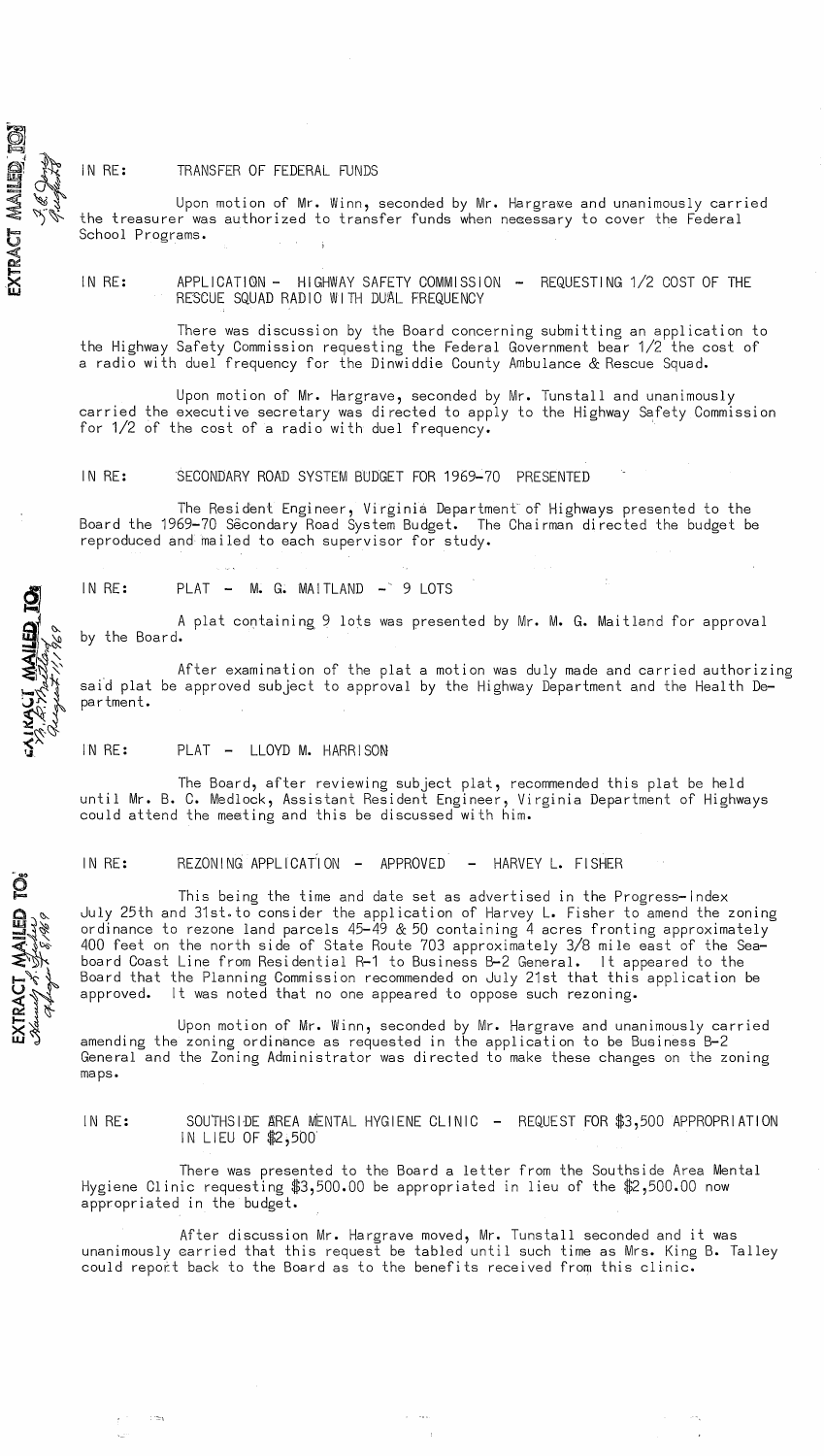## IN RE: ASSESSMENT OF TIMBER LAND - COMMITTEE REPORT

Mr. Tunstall, Chairman of the committee, reported the committee had done some research on the assessment of timber land, but more time was needed to complete their report.

Upon motion duly made and carried the committee was granted another month to complete .their work and report back at that time.

 $\Box$ 

IN RE: AUTHORIZATION - SIGNING OF PLATS IN ABSENCE OF EXECUTIVE SECRETARY

It was brought to the attention of the Board that in the absence of the Executive Secretary, someone should be authorized to sign plats.

Mr. Tunstall moved, Mr. Watkins seconded and it was unanimously carried authorizing the Executive Secretary's secretary to sign plats, and in her absence the Chairman would designate someone else.

There being no further business to be brought before the Board the meeting was adjourned at 4:15 P.M.

Smith, Chairman

Aug 6, 1969

 $ATTEST:  $\sqrt[3]{}$$ / ,Clerk